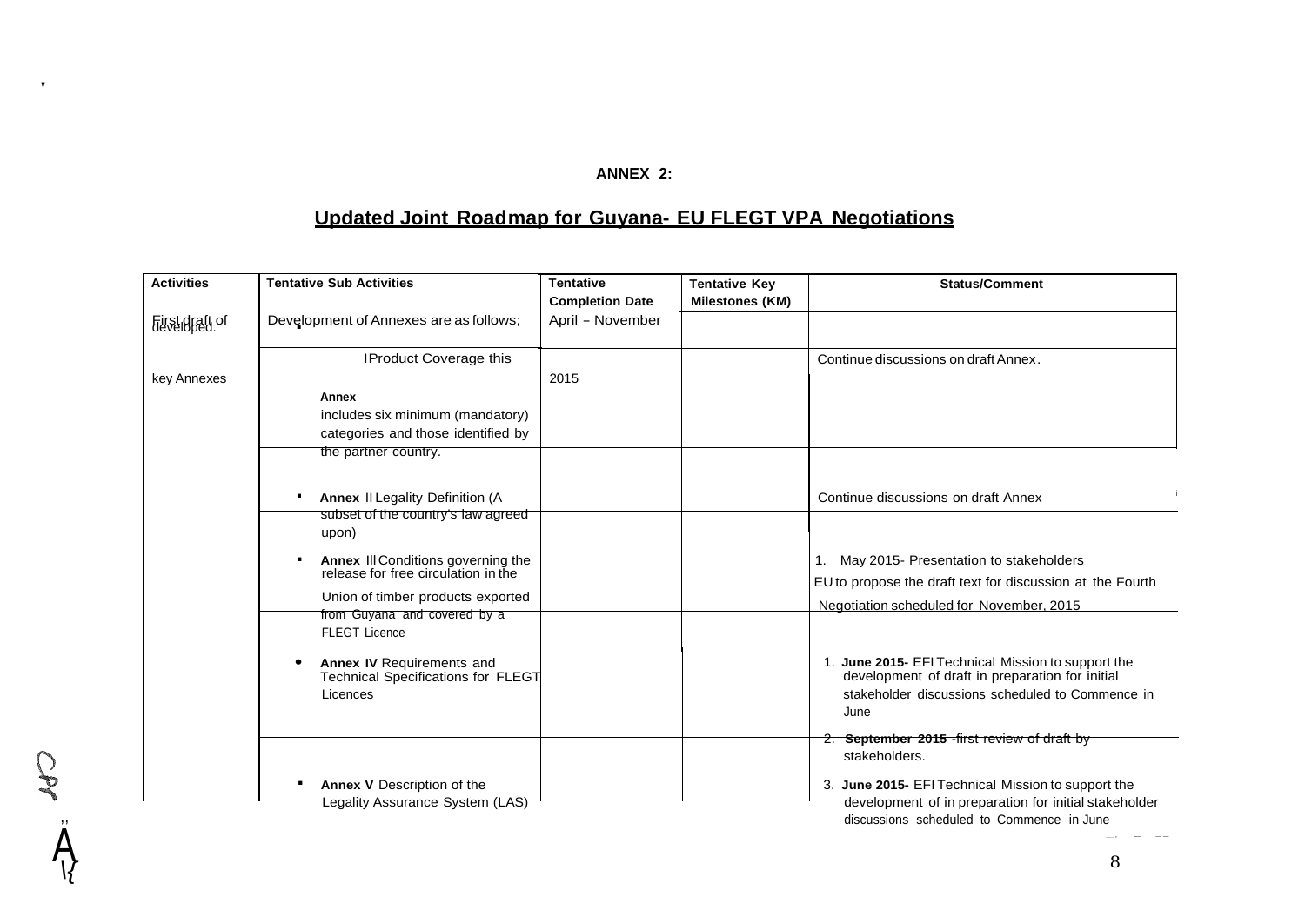|                                           |                                                                                                                                                                                    | 4. September 2015- first review of draft by<br>stakeholders.                                                                                                            |
|-------------------------------------------|------------------------------------------------------------------------------------------------------------------------------------------------------------------------------------|-------------------------------------------------------------------------------------------------------------------------------------------------------------------------|
| п                                         | Annex VI Terms of Reference for<br>the Independent Audit (IA).                                                                                                                     | 1. May 4, 2015- Technical Video Conference to prepare<br>for initial stakeholder discussions                                                                            |
|                                           |                                                                                                                                                                                    | 2. June 2015- first draft reviewed by stakeholders                                                                                                                      |
|                                           | Annex VII VPA implementation<br>Schedule (Dates for initialling,<br>ratification, co-signing, entry into<br>force, setup of JIC, development,<br>issuance for first FLEGT Licence) | 1. November, 2015 - Discussed during Fourth<br>Negotiation, scheduled for November, 2015                                                                                |
| Measures                                  | <b>Annex VIII VPA Supporting</b>                                                                                                                                                   |                                                                                                                                                                         |
| the system is operational)                | <b>Annex IX Criteria for assessing</b><br>the LAS (A third party will check if                                                                                                     | 1. June 9-11, 2015- EFI Technical Mission to support the<br>development of Annex in preparation for initial<br>stakeholder discussions scheduled to Commence in<br>June |
|                                           |                                                                                                                                                                                    | 2. September 2015 - first review of draft by<br>stakeholders.                                                                                                           |
| should be public                          | <b>Annex X Transparency and</b><br>Communication: Elements that                                                                                                                    | 1. May 4, 2015- Technical Video Conference to prepare<br>for initial stakeholder discussions<br>2. June 2015- first draft reviewed by stakeholders                      |
|                                           | <b>Annex XI Joint Implementation</b>                                                                                                                                               | 1. September, 2015- EU to propose the draft text for                                                                                                                    |
|                                           | Committee (JIC) and activities                                                                                                                                                     | discussion at the Fourth Negotiation scheduled for<br>November, 2015                                                                                                    |
|                                           | Video Conference (May 4, 2015)                                                                                                                                                     |                                                                                                                                                                         |
| $\blacksquare$<br>2015                    | Technical Mission (June 9-11,                                                                                                                                                      |                                                                                                                                                                         |
| Agreement on the<br><b>Strategy (May)</b> | <b>Communication and Consultation</b>                                                                                                                                              | September 2015- EU to propose draft legal text for                                                                                                                      |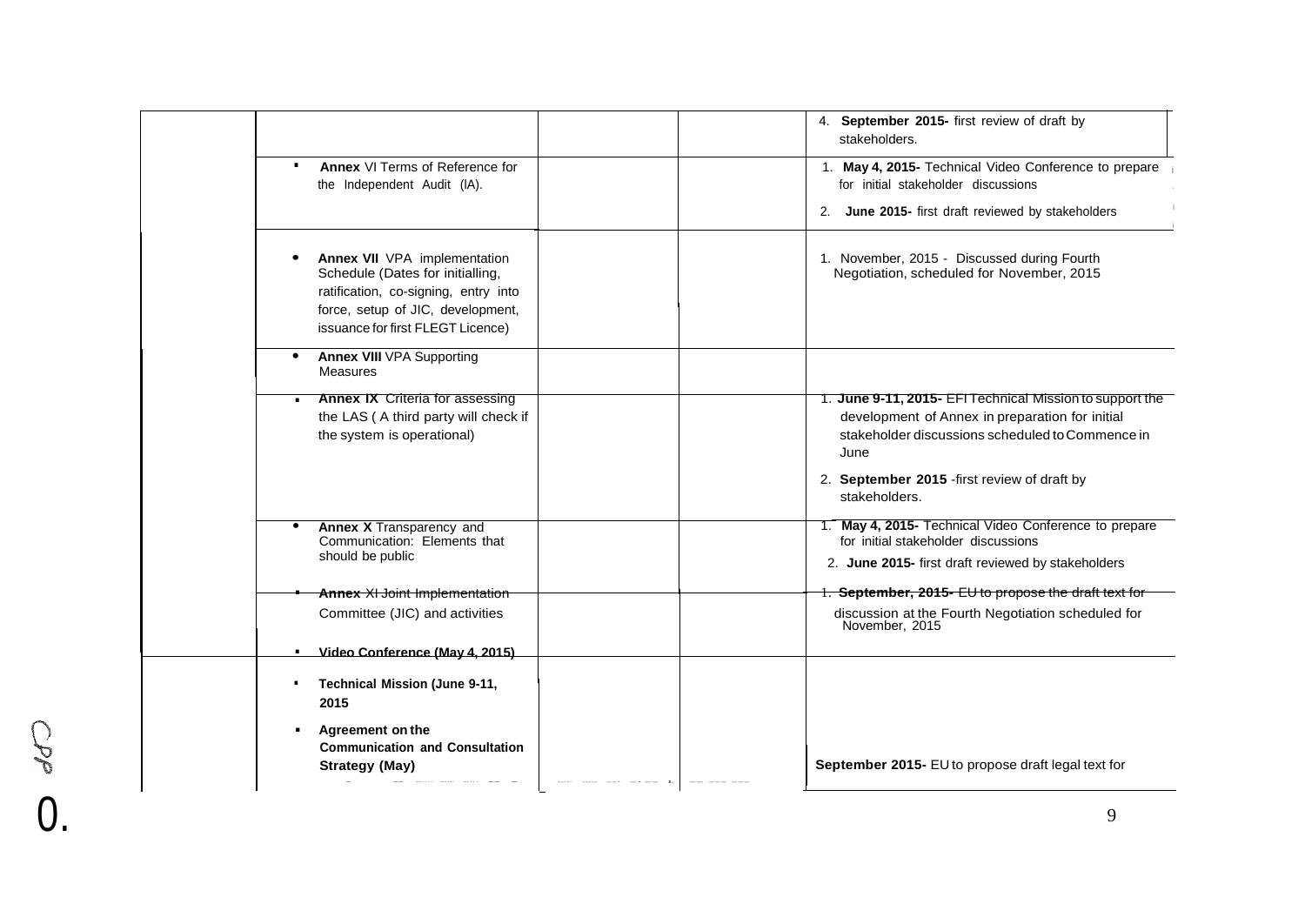|                        | Consultations on-going. (June)                     |                   |                   | discussion at the Fourth Negotiation in November, 2015 |
|------------------------|----------------------------------------------------|-------------------|-------------------|--------------------------------------------------------|
|                        | Comments- discussion on VPA Legal                  |                   |                   |                                                        |
| Щ.                     | $Te_{-}$ $\leq$ $\frac{1}{2}$ $\leq$ $\frac{1}{2}$ |                   |                   |                                                        |
|                        |                                                    |                   |                   |                                                        |
| Video                  |                                                    | July 6,2015       |                   |                                                        |
| conference             |                                                    |                   |                   |                                                        |
| Video                  |                                                    | August 3,2015     |                   |                                                        |
| conference             |                                                    |                   |                   |                                                        |
| Video                  |                                                    | September 14,201S |                   |                                                        |
| conference             |                                                    |                   |                   |                                                        |
| <b>EFI Technical</b>   |                                                    | October 20-22,    |                   |                                                        |
| Mission                |                                                    | 201S              |                   |                                                        |
| 4tn Negotiation        |                                                    | November 23-27,   |                   | Port Visit                                             |
| Session                |                                                    | 2015              |                   |                                                        |
|                        | Further discussions on developed annexes           | December 201S-    |                   |                                                        |
|                        | and consultations.                                 | February 2016     |                   |                                                        |
|                        | Joint Technical Meeting                            |                   |                   |                                                        |
|                        |                                                    |                   |                   |                                                        |
|                        | <b>EFITechnical Mission</b>                        | December-         |                   |                                                        |
|                        | Consultations are on-going                         | February 2016     |                   |                                                        |
|                        |                                                    |                   |                   |                                                        |
|                        | Consultations are on-going                         | February- March   |                   |                                                        |
|                        | Field testing of the Legality Definition and       | 2016              |                   |                                                        |
|                        | Legality verification by Independent Party         |                   |                   |                                                        |
| Stn Negotiation        |                                                    | March 2016        |                   | Subject to assessment of progress during Fourth        |
| Session                |                                                    |                   |                   | <b>Negotiation Session</b>                             |
| 6tn Negotiation        |                                                    |                   |                   | Subject to assessment of progress during Fifth         |
| Session                |                                                    |                   |                   | Negotiation Session.                                   |
|                        |                                                    |                   |                   |                                                        |
| Completion of          |                                                    | April-November    |                   |                                                        |
| VPA process and        |                                                    | 2016              |                   |                                                        |
| preparation for        |                                                    |                   |                   |                                                        |
| Initialling            |                                                    |                   |                   |                                                        |
| <b>Discussions for</b> | National Roll out of LAS                           | January 2017      | All timber firms  |                                                        |
| the                    |                                                    |                   | operation under a |                                                        |
| implementation         |                                                    |                   | national LAS      |                                                        |
| of the VPA and         |                                                    |                   |                   |                                                        |